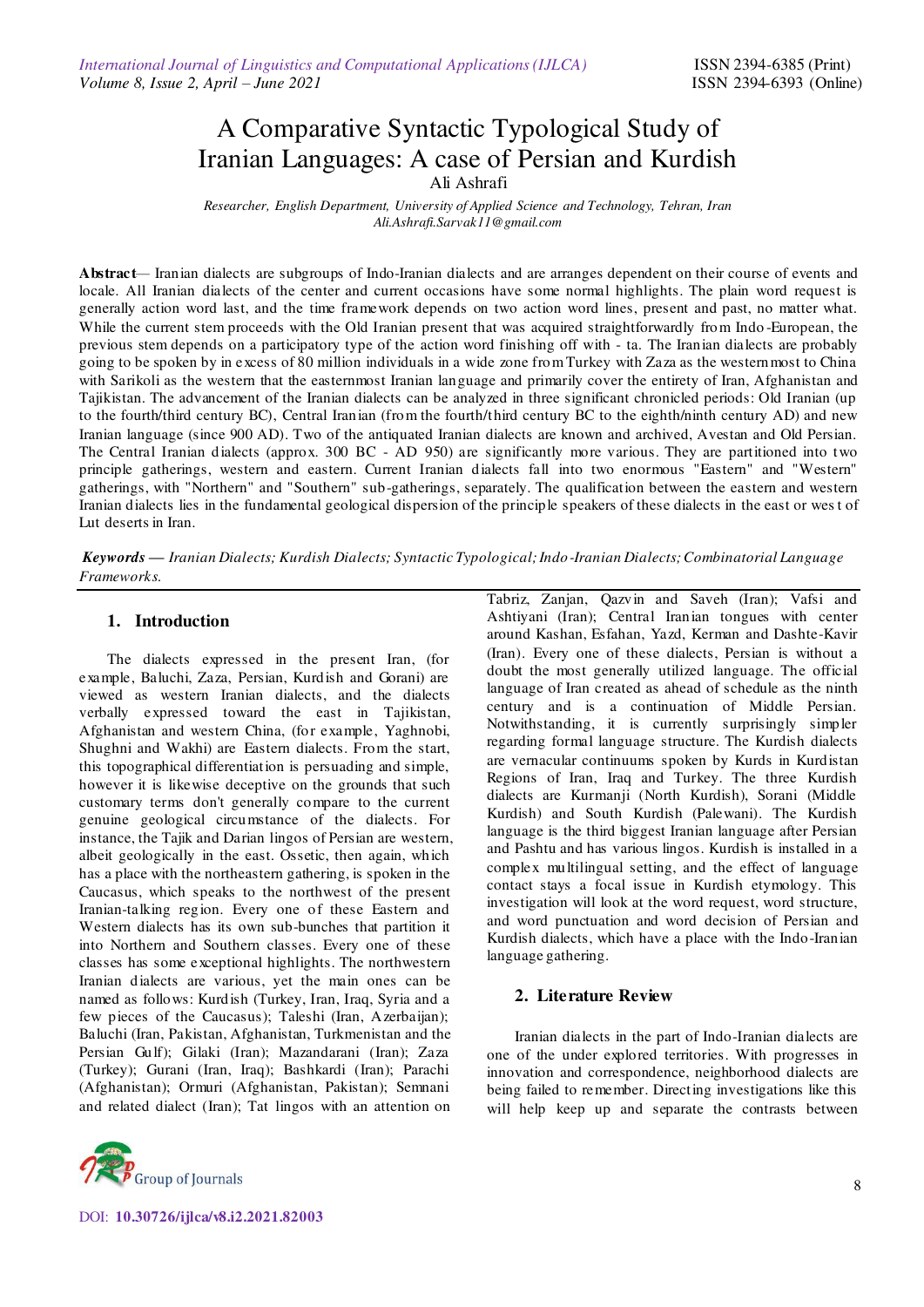language families. The syntactic examples of various dialects are regularly contrasted and the point of remaking a typical tribal framework or changes in a single framework after some time. In any case, this is just conceivable in the event that we realize that the dialects are connected. This is genealogically related back to a typical precursor. This sort of syntactic examination is normally alluded to as verifiable language structure, diachronic grammar or authentic near punctuation. Likewise, the subject of this investigation is the examination of related dialects, where likenesses are deciphered as acquired from a typical progenitor. This investigation will explicitly respond to the accompanying exploration questions:

- 1. What are the similitudes between Kurdish language and Persian Languages thinking about combinatorial frameworks of these dialects?
- 2. What are the contrasts between Kurdish language and Persian Languages thinking about combinatorial frameworks of these dialects?

| Old Iranian     | Up to the fourth/third century BC |
|-----------------|-----------------------------------|
| Central Iranian | Up to the fourth/third century BC |
| New Irania      | Since 900 AD                      |

#### **Table 2. The three Kurdish dialects**

| Kurmanji      | North Kurdish  |
|---------------|----------------|
| Sorani        | Middle Kurdish |
| South Kurdish | Palewani       |

**Table 3. The northwestern Iranian dialects** 

| Kurdish   | Turkey       |
|-----------|--------------|
|           | Iran         |
|           | Iraq         |
|           | Syria        |
|           | Caucasus     |
| Taleshi   | Iran         |
|           | Azerbaijan   |
| Baluchi   | Iran         |
|           | Pakistan     |
|           | Afghanistan  |
|           | Turkmenistan |
| Gilaki    | Iran         |
| Zaza      | Turkey       |
| Gurani    | Iran         |
|           | Iraq         |
| Bashkardi | Iran         |



The point of this examination is to discover and order the syntactic typological variety of Persian and Kurdish dialects. The outcomes syntactic typological contemplates are frequently completed with various purposes. Haspelmath (2014) specifies a portion of the results and advantages of such investigations:

- Facilitating unknown dialect learning.
- Detecting areal examples.
- Finding invariant examples among the variety (for example syntactic universals, or general syntactic standards)
- Explaining why dialects are how they are (i.e., clarifying the universals)
- Explaining how language obtaining is conceivable in spite of the destitution of the improvement

Despite the fact that these destinations are free, they rely upon the objective of discovering invariant examples (or universals). Besides, this is the most conspicuous part of relative grammar. Consequently, near sentence structure is additionally here and there called syntactic universals research.

# **3. Methodology**

The specialist in this examination will use a relative plan. In near investigations the analysts attempt to discover the similitudes and contrasts between the factors of the examination, which in the current task are syntactic typological variety of Persian and Kurdish. The near assessment of the similitudes and contrasts between the combinatorial language frameworks is called similar grammar or syntactic typology. Considering the language frameworks of Persian and Kurdish this examination will be research the likenesses and contrasts between the two dialects.

# **4. Discussions**

## **4.1 The Semantic Typology and Language**

There has been various examinations on semantic typology and language variety in Iran. The typology of Iranian dialects was inspected by Anonby, TaheriArdali and Hayes (2019). They delineated the goals of the Atlas of Languages of Iran (ALI) research program. The map book design, the examination approach, and the primer outcomes were created. Explicit fascinating themes were the structure and substance of the poll on language information; managing restricting viewpoints on the status of "dialects" and "tongues" through an adaptable, multidimensional arrangement organization; and the function of progressing correlations between language dispersion appraisals and hard dialect information. Etymological typology with an Iranian point of view was the subject of an investigation by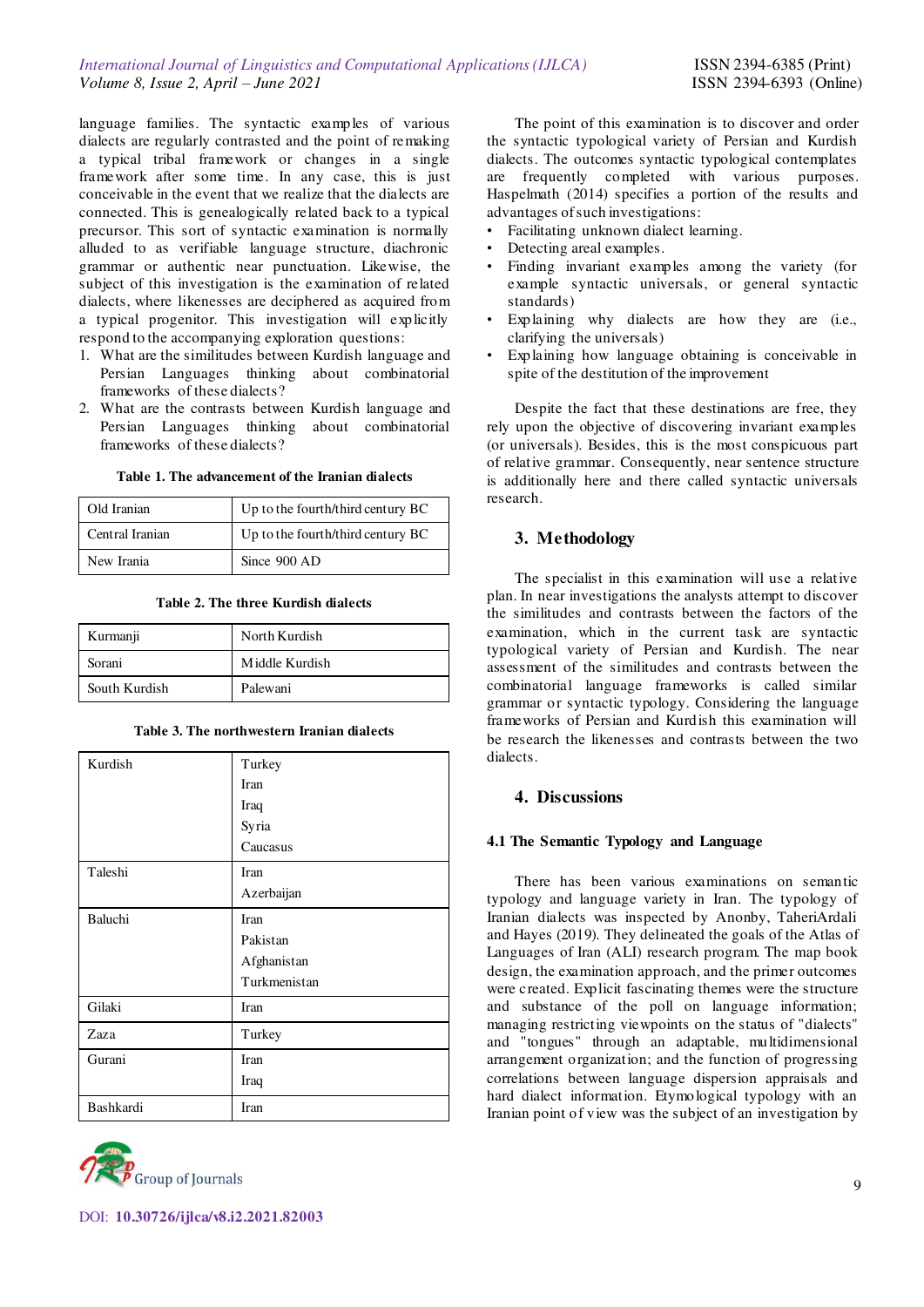Dabir-Moghaddam (2012). He accepted that the Iranian dialects spoken in Iran have an entrancing typological characteristic. They all advantage extraordinarily from the arrangement as a typological boundary. In this article, he examined thoughts from Comrie (1978) in which he recommended the five potential language types dependent on case markers and verbal arrangements, and referenced the status of a few Kurdish assortments and a lingo of Talyshi and Davani comparable to the understanding . He demonstrated that type (d), ie the three-section framework in Comries phrasing, where S, An and P each have their own name, and type (e) for which he didn't recommend a name, however a sort wherein An and P are distinguished indistinguishably, are exceptionally profitable and stable frameworks in the Iranian dialects referenced. Shahiditabar and Pourghasemian (2016) contemplated the multilingual setting of Iran and provided details regarding conceivable language changes and contended against Rezvani and Asadpour (2008).

The structure utilized in this examination was the "change in clear time" presented by Lindguist (2009). As to initial segment of the examination, the outcomes indicated that the 1979 Islamic Revolution in Iran entered a few words in the dialects inspected in this investigation, generally Arabic or Islamic phrasing. The lexical changes have additionally arisen in Kurdish, as certain words have been obtained from Turkish and Persian. The other aftereffect of the examination was that both Turkish and Persian had traded a couple of words on account of their contact. Arabic as the language of Islam influenced both Persian and Turkish just as Kurdish. As to the second piece of the examination, the Turkish structure had not changed, and what Rezvani and Asadpour (Rezvani and Asadpour, 2008) announced about Turkish and Persian was generally problematic. The above examinations just had a typological perspective on Iranian dialects. Notwithstanding, utilizing a similar plan, the current investigation will direct a syntactic typological investigation of Persian and Kurdish that is exceptional to the analyst.

#### **4.2 Syntactic Comparison of two Languages**

Kurdish and Persian are both Indo-European dialects. The two dialects were additionally affected by the Avestan language and were comparable in numerous articulation structures until the Middle Ages. The etymological likenesses between the two dialects are exceptionally wide, and Kurdish, because of its closeness to old and unique roots, can be a hotspot for restoring and recreating deserted structures in Persian. Furthermore, there are two different ways to reestablish words and use word-building examples to assist the Kurdish language with enhancing the Persian language. The Kurdish name generally alludes to the language of the individuals who live in the rugged land situated in the west of the Iranian level. Today, this land

incorporates the eastern and southern pieces of Turkey, northeastern Syria, northern Iraq and the western districts of Iran, which is aggregately called Kurdistan, and the language of its occupants, in spite of its various divisions, is all Kurdish. In spite of the fact that this language has numerous and differed sources, it in the long run appeared as a firm and brought together language called Kurdish. General etymologists concur that the Kurdish language, in a way that can be known as a rational assortment as a free language, has been the methods for trading thoughts of a gathering of individuals living in Mesopotamia since the main thousand years BC. They are known as the Kurdish country.

Today, the political outskirts of the Kurdish land are partitioned into four separate parts under the standard of four banners and three unique dialects, and each part is definitely impacted by the language of the decision nation. In Iraqi and Syrian-overwhelmed Kurdistan, the recurrence of Arabic words is without a doubt higher, and in parts under Turkish and Iranian principle, Turkish and Persian, individually. Be that as it may, the Kurdish language holds its tendency and over the long haul opposes the assault of unfamiliar words by making words and alluding to the first Kurdish words. Then again, Avesta as a strict book of Iranians and Avestan language as a language that contains the majority of the writings of the old time of Iran have profound and solid binds with Persian and besides with Kurdish. Kurdish, through Akkadian, Aramaic and Syriac dialects, has additionally settled powerless binds with the old Arabic language, and among these dialects, Turkish is the most unknown dialect to Kurdish. Then again, during innovation, another gathering of unfamiliar words has entered the Kurdish language with current advancements, the quantity of which is expanding step by step, and it is amazing that the cycle of word development about these unfamiliar words is both moderate and insufficient. Kurdish dialects are partitioned into six classifications, which are:

#### *Indo-European order*

- Indo-Iranian
- Iranian
- Western Iran
- Northwestern Iranian

### *Kurdish dialects:*

- Kurmanji
- Kelhuri
- Zaza-Goran (Horami)
- Lori
- Sorani
- Laki

It should be added that every one of these tongues has its own lingos and sub-dialect, underneath which we will



DOI: **10.30726/ijlca/v8.i2.2021.82003**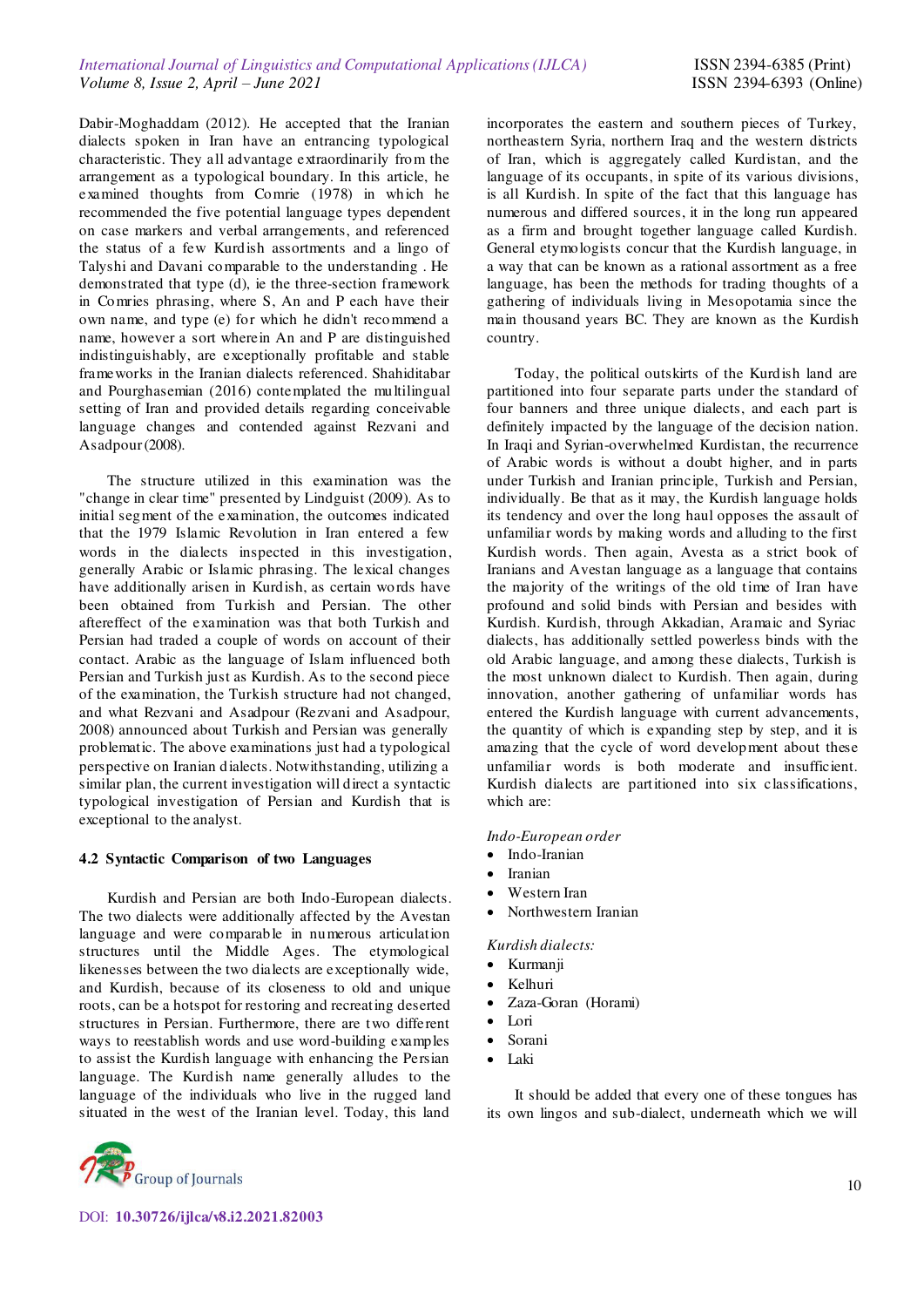quickly allude to some of them in every class and know its topography.

*Kurmanji Dialect:* Incorporates dialect, for example, Jaziri, Behdinani (Badinani), Shamzinani, Butani, and so forth This geology is all the Kurdish locales of Turkey (northern Kurdistan), part of the northern districts of Kurdistan (southern Kurdistan), northern pieces of Iranian Kurdistan ( East Kurdistan), the Kurdish areas of Armenia, Syrian Kurdistan (West Kurdistan), the Kurds of Khorasan and numerous different locales and nations of the previous Soviet Union where the Kurds are available.

*Kelhuri Dialect:* Incorporates tongues: Grossi, Keliai, Fili, Zanganeh, Gorani, Qasri, and so on, This topography in Iranian Kurdistan (East Kurdistan) incorporates the regions of Kermanshah, Kurdistan, Ilam and part of Hamedan and in the domain of Kurdistan (southern Kurdistan) in urban communities Because: Khaneqin, Mendali, Zarbatieh, Badreh, Jasan, Jalula and different regions are associated with it.

*Zaza-Goran Dialect (Horami):* It comprises of two sections, Zazaki and Horami, which are exceptionally far separated geologically, however phonetically near one another, and this closeness incorporates language, jargon, way to express words, and so forth In spite of the fact that they are not related as far as ancestral association and geology. Horami topographical territory remembers zones for Kermanshah and Kurdistan territories in Iranian Kurdistan and parts of Sulaimaniyah area in Iraqi Kurdistan. Zazaki topographical area is likewise in Dersim and parts of Al-Azigh, Arzanjan and Diyarbakir.

*Lori Dialect:* Incorporates dialect, for example, Khormavehi, Chegni, Bakhtiari, Mamasani, and so on This topography is in Iranian Kurdistan (East Kurdistan), Lorestan, Kohkiluyeh and Boyer-Ahmad, Chaharmahal and Bakhtiari, portions of Isfahan, Fars, Khuzestan, Markazi, Hamedan. Furthermore, incorporates Ilam.

*Sorani Dialect:* Incorporates dialect: Makri, Babani, Sorani, Ardalani and Jafi. This topography within the sight of its talking clans, ie in Iraqi Kurdistan (southern Kurdistan) in the territories of Erbil, Sulaymaniyah, Kirkuk, and encompassing urban areas, and in Iranian Kurdistan (eastern Kurdistan) in the regions of Mokrian (West Azerbaijan) and Kurdistan to the focal point of Sanandaj.

*Laki Dialect:* Incorporates tongues, for example, Osmanvand, Jalalvand, Chaghlundi, Kakavandi .Its topography in Iranian Kurdistan (East Kurdistan), Harsin in Kermanshah region and encompassing territories and towns, Noorabad, Aleshtar, Kuhdasht and Delfan in Lorestan territory, a few regions Includes Ilam region. It should be noticed that in certain regions, for example,



DOI: **10.30726/ijlca/v8.i2.2021.82003**

Kuhdasht, Lak and Lor populaces live respectively in this geology.



**Fig. 4: Indo-European order**

**Table 5. Kurdish dialect in different regions** 

| Kurmanji | Jaziri, Behdinani (Badinani), Shamzinani,     |
|----------|-----------------------------------------------|
|          | Butani                                        |
|          | Turkey (northern Kurdistan), of Iranian       |
|          | Kurdistan (East Kurdistan), the Kurdish areas |
|          | of Armenia, Syrian Kurdistan<br>(West)        |
|          | Kurdistan), the Kurds of Khorasan             |
| Kelhuri  | Grossi, Keliai, Fili, Zanganeh, Gorani, Qasri |
|          | Iranian<br>Kurdistan<br>(East Kurdistan),     |
|          | Kermanshah, Kurdistan, Ilam and part of       |
|          | Hamedan                                       |
| Zaza-    | Zazaki and Horami                             |
| Goran    | Kermanshah and KIranian Kurdistan and parts   |
| (Horami) | of Sulaimaniyah area in Iraqi Kurdistan,      |
|          | Dersim and parts of Al-Azigh, Arzanjan and    |
|          | Divarbakira                                   |
| Lori     | Khormavehi, Chegni, Bakhtiari, Mamasani       |
|          | Iranian Kurdistan (East Kurdistan), Lorestan, |
|          | Kohkiluyeh and Boyer-Ahmad, Chaharmahal       |
|          | and Bakhtiari, portions of Isfahan, Fars,     |
|          | Khuzestan, Markazi, Hamedan                   |
| Sorani   |                                               |
|          | Makri, Babani, Sorani, Ardalani and Jafi      |
|          | Iraqi Kurdistan (southern Kurdistan),         |
|          | Sulaymaniyah, Kirkuk, Iranian Kurdistan       |
|          | Kurdistan)Mokrian<br>(West<br>(eastern        |
|          | Azerbaijan), Sanandaj (Iran)                  |
| Laki     | Chaghlundi,<br>Osmanvand, Jalalvand,          |
|          | Kakavandi                                     |
|          | Kurdistan<br>(East Kurdistan),<br>Iranian     |
|          | Kermanshah, Noorabad, Aleshtar, Lorestan,     |
|          | Ilam                                          |

#### **4.3 Kurdish Words**

The primary piece of Kurdish words is from antiquated Iranian roots. After the Arab intrusion, regardless of the spread of Islam and as indicated by it, Arabic culture and